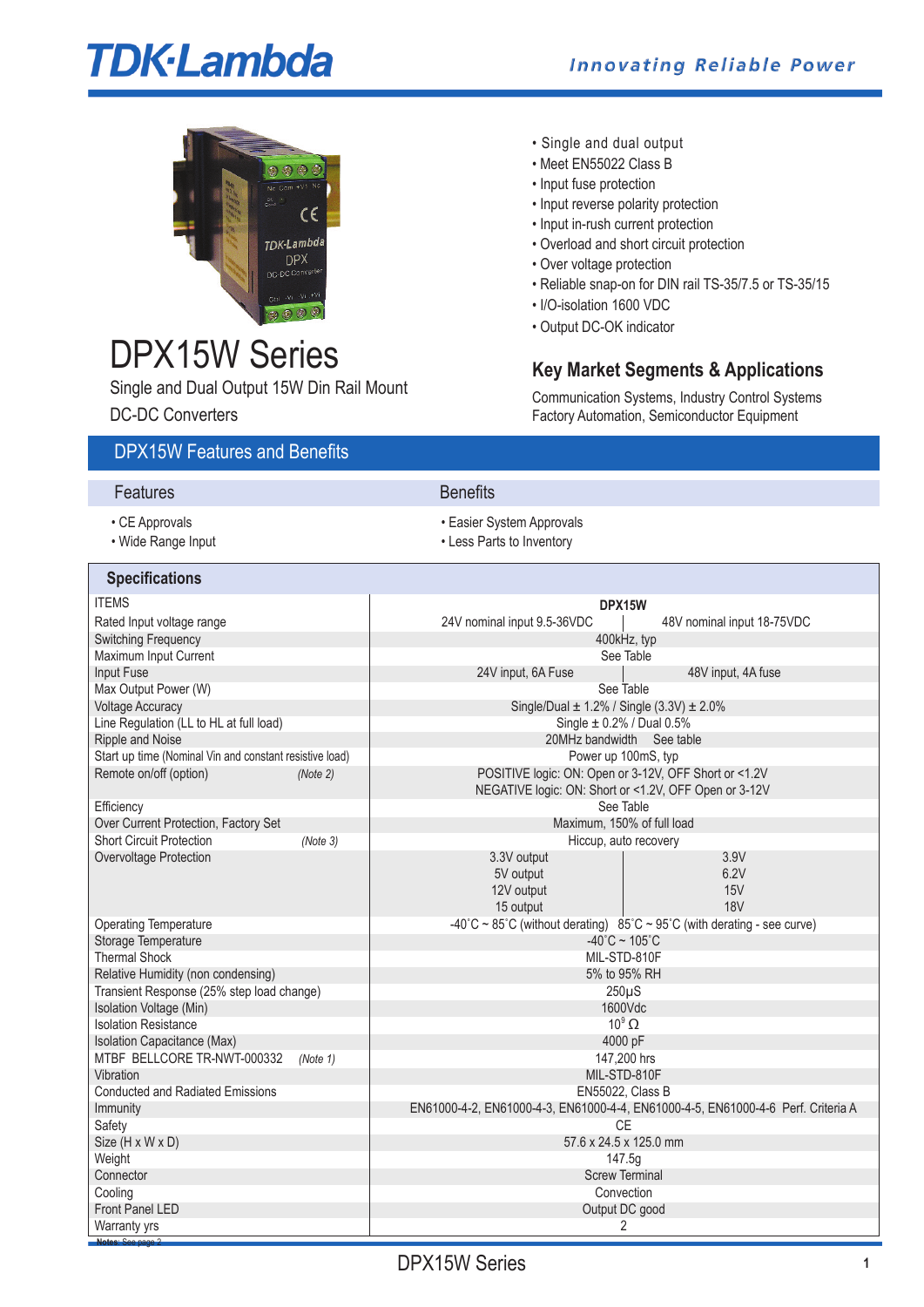# **TDK**-Lambda

| <b>Model Selector</b> |                       |                                 |                                   |                                           |                              |                                     |                                       |             |                                  |
|-----------------------|-----------------------|---------------------------------|-----------------------------------|-------------------------------------------|------------------------------|-------------------------------------|---------------------------------------|-------------|----------------------------------|
| <b>Model</b>          | <b>Input</b><br>Range | <b>Output</b><br><b>Voltage</b> | <b>Output Current</b><br>Min Load | <b>Output Current</b><br><b>Full Load</b> | Output (3)<br>Ripple & Noise | <b>Input Current</b><br>No Load (4) | <b>Input Current</b><br>Full Load (5) | Eff%<br>(3) | <b>Capacitor</b><br>Load Max (6) |
| DPX15-24WS3P3         | 9.5 - 36 VDC          | 3.3 VDC                         | 0 <sub>m</sub> A                  | 4500mA                                    | 50mVp-p                      | 52 <sub>m</sub> A                   | 773mA                                 | 84          | 147000µF                         |
| DPX15-24WS05          | 9.5 - 36 VDC          | 5 VDC                           | 0 <sub>m</sub> A                  | 3000mA                                    | 50mVp-p                      | 67 <sub>m</sub> A                   | 772mA                                 | 85          | 7200µF                           |
| DPX15-24WS5P1         | 9.5 - 36 VDC          | 5.1 VDC                         | 0 <sub>m</sub> A                  | 3000mA                                    | 50mVp-p                      | 67 <sub>m</sub> A                   | 787mA                                 | 85          | 7200µF                           |
| DPX15-24WS12          | 9.5 - 36 VDC          | 12 VDC                          | 0 <sub>m</sub> A                  | 1250 <sub>m</sub> A                       | 75mVp-p                      | 26mA                                | 772mA                                 | 85          | 1250µF                           |
| DPX15-24WS15          | 9.5 - 36 VDC          | 15 VDC                          | 0 <sub>m</sub> A                  | 1000mA                                    | 75mVp-p                      | 26mA                                | 772mA                                 | 85          | 800µF                            |
| DPX15-24WD05          | 9.5 - 36 VDC          | $±5$ VDC                        | 0 <sub>m</sub> A                  | ±1500mA                                   | 75mVp-p                      | 57 <sub>m</sub> A                   | 772mA                                 | 85          | $±3600\mu F$                     |
| DPX15-24WD12          | 9.5 - 36 VDC          | $±12$ VDC                       | 0 <sub>m</sub> A                  | ±625mA                                    | 75mVp-p                      | 35mA                                | 762mA                                 | 86          | $\pm 625 \mu F$                  |
| DPX15-24WD15          | $9.5 - 36$ VDC        | $±15$ VDC                       | 0 <sub>m</sub> A                  | ±500mA                                    | 75mVp-p                      | 35 <sub>m</sub> A                   | 762mA                                 | 86          | $±400\mu F$                      |
| DPX15-48WS3P3         | 18 - 75 VDC           | 3.3 VDC                         | 0 <sub>m</sub> A                  | 4500mA                                    | 50mVp-p                      | 37 <sub>m</sub> A                   | 387mA                                 | 84          | 14700µF                          |
| DPX15-48WS05          | 18 - 75 VDC           | 5 VDC                           | 0 <sub>m</sub> A                  | 3000mA                                    | 50mVp-p                      | 38 <sub>m</sub> A                   | 381 <sub>m</sub> A                    | 86          | 7200µF                           |
| DPX15-48WS5P1         | 18 - 75 VDC           | 5.1 VDC                         | 0 <sub>m</sub> A                  | 3000mA                                    | 50mVp-p                      | 38mA                                | 389 <sub>m</sub> A                    | 86          | 7200µF                           |
| DPX15-48WS12          | 18 - 75 VDC           | 12 VDC                          | 0 <sub>m</sub> A                  | 1250mA                                    | 75mVp-p                      | 18 <sub>m</sub> A                   | 386mA                                 | 85          | 1250µF                           |
| DPX15-48WS15          | 18 - 75 VDC           | 15 VDC                          | 0 <sub>m</sub> A                  | 1000mA                                    | 75mVp-p                      | 18mA                                | 386mA                                 | 85          | 800µF                            |
| DPX15-48WD05          | 18 - 75 VDC           | ± 5 VDC                         | 0 <sub>m</sub> A                  | $±$ 1500mA                                | 75mVp-p                      | 37 <sub>m</sub> A                   | 381 <sub>m</sub> A                    | 86          | $±3600\mu F$                     |
| DPX15-48WD12          | 18 - 75 VDC           | $±$ 12VDC                       | 0 <sub>m</sub> A                  | ± 625mA                                   | 75mVp-p                      | 20 <sub>m</sub> A                   | 381mA                                 | 86          | $±625\mu F$                      |
| DPX15-48WD15          | 18 - 75 VDC           | $± 15$ VDC                      | 0 <sub>m</sub> A                  | ± 500mA                                   | 75mVp-p                      | 20 <sub>m</sub> A                   | 381 <sub>m</sub> A                    | 86          | $±400\mu F$                      |

#### **Notes see above**

1. BELLCORE TR-NWT-000332. Case I: 50% Stress, Temperature at 40°C. MIL-HDBK-217F Notice2 @Ta=25°C, Full load(Ground, Benign, controlled environment).

2. The ON/OFF control pin voltage is referenced to -Vin. Positive logic standard To orderNegative logic ON/OFF control add the suffix-N (Ex:DPX15-48WS05-N)

3. Typical value at nominal input voltage and full load.

4. Typical value at nominal input voltage and no load.

5. Maximum value at nominal input voltage and full load.

6. Test by minimum Vin and constant resistive load.

### Outline Drawing DPX15W Series

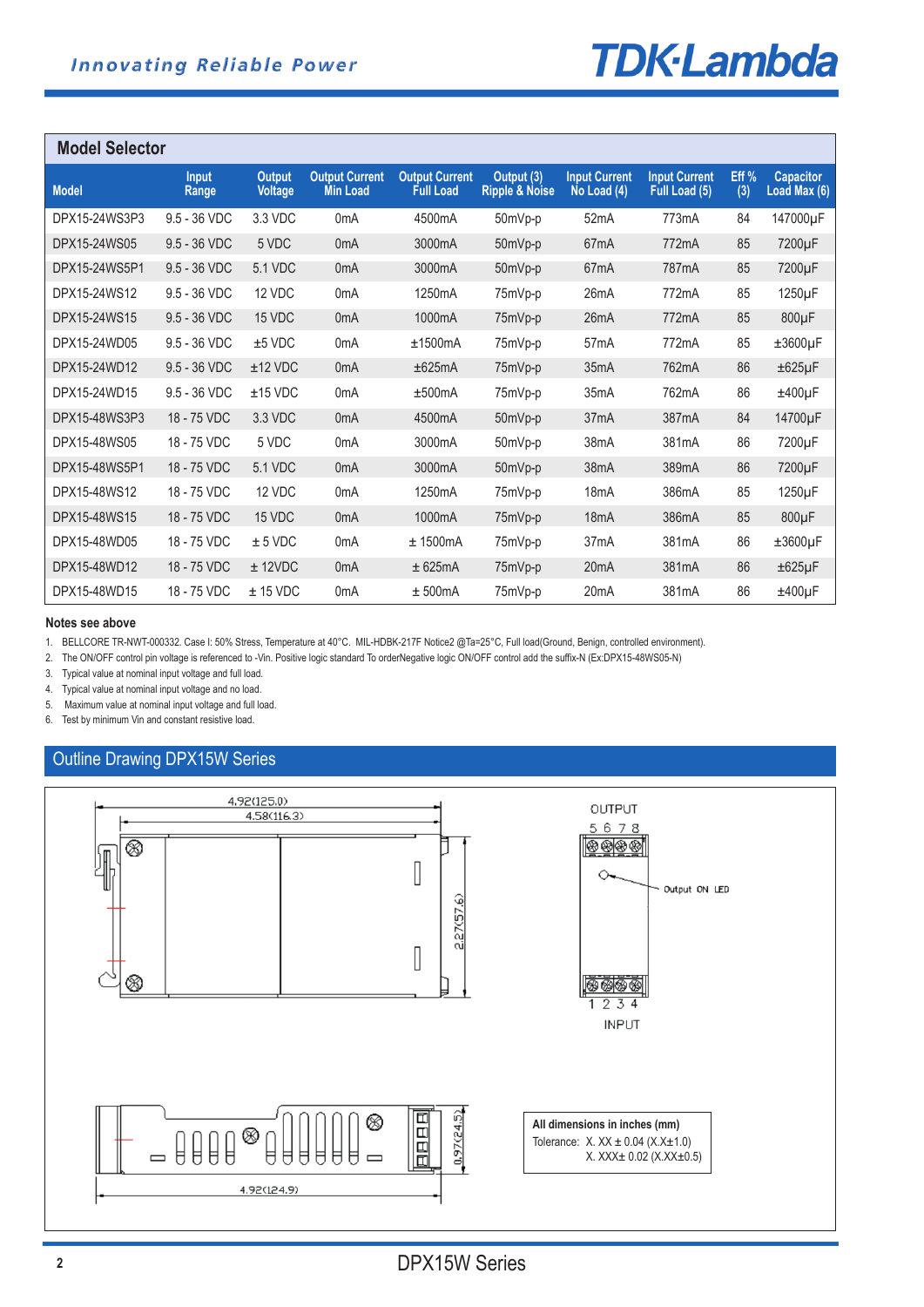# **TDK-Lambda**



# Efficiency / Input Curve DPX15-48WS05



| <b>Pinout</b>  |               |             |
|----------------|---------------|-------------|
| <b>PIN</b>     | <b>Single</b> | <b>Dual</b> |
| 1              | <b>CTRL</b>   | <b>CTRL</b> |
| $\overline{2}$ | - Input       | - Input     |
| 3              | - Input       | - Input     |
| 4              | + Input       | + Input     |
| 5              | ΝC            | ΝC          |
| 6              | - Output      | - Output    |
| 7              | + Output      | Common      |
| 8              | <b>NC</b>     | + Output    |

NC: No connection

Screw terminals - wire range from 14 to 18 AWG

| <b>Options</b>               |        |
|------------------------------|--------|
| Option                       | Suffix |
| Negative Logic Remote ON/OFF | – N    |

### Derating Curve DPX15-48WS05 **Efficiency / Load Curve DPX15-48WS05**